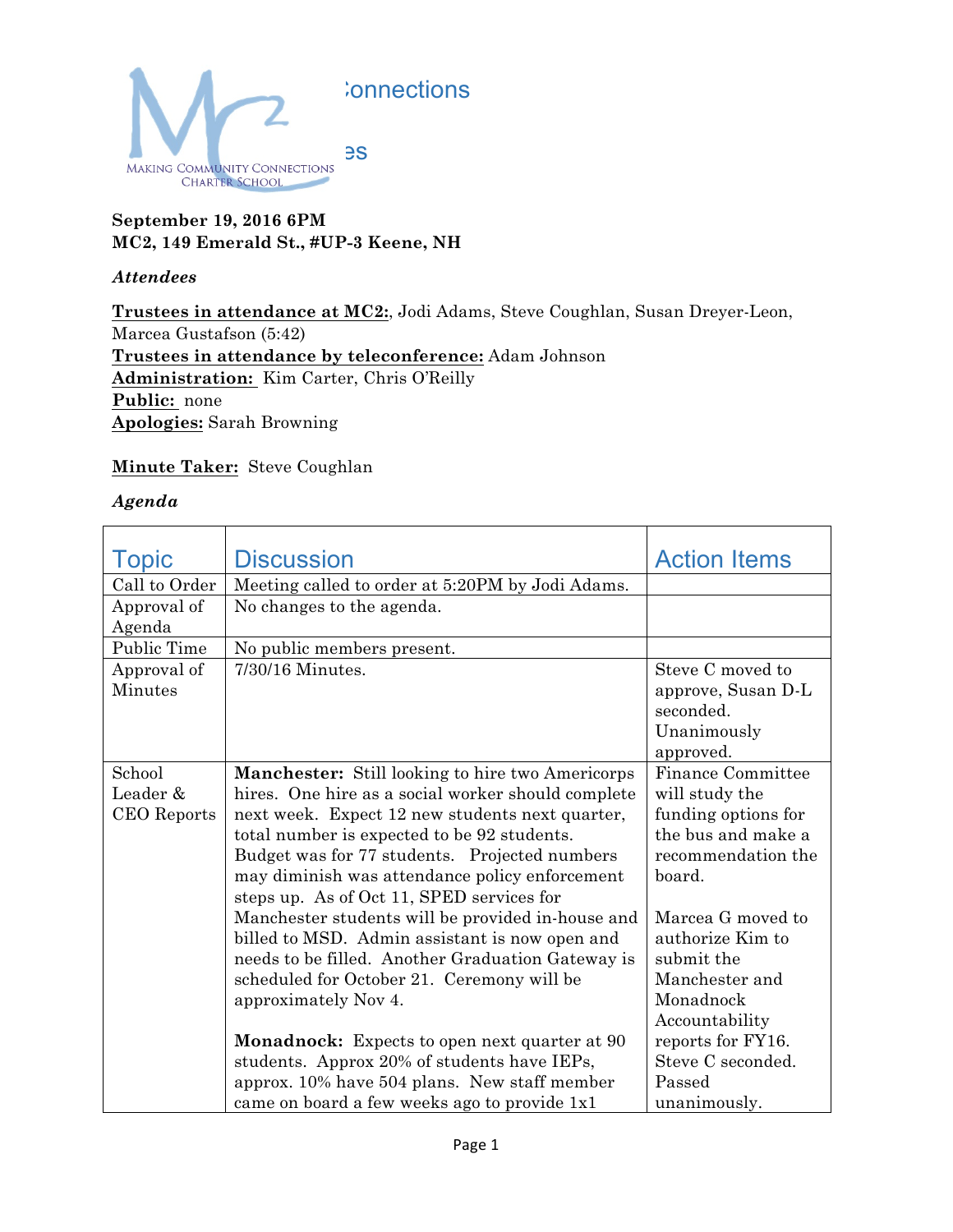;onnections



services for a student. That student left, but another student entered with almost 1x1 needs, so the staff member remains. The three Americorp budgeted positions cannot be filled, so the funds are going to be re-allocated to add a para. Antioch counseling interns (4) have been working in Keene. Serving Manchester has been deferred until the program is felt to be working well its first location, expected to be the Winter quarter. Fundraising committee meets regularly with 4-6 participants. (Marcea G joined the meeting) **CEO:** Manchester facility discussion: Lance Whitehead and Kim walked the U-L building for code compliance last Friday. He will mark up drawings when they become available. Target is to be in for the start of Winter Quarter. Preliminary lease rate looks to be less expensive than the current facility. Followup with a knowledgeable Attorney on the ongoing issue of a suspended employee has reaffirmed our actions to date. Employee has resigned. The bus has not been placed in service yet. Kim has had difficulty getting instructions from the DMV as the process to get the bus inspected and on the road with appropriately licensed and registered staff. There is a shortfall in the pledged funds for the bus. Kim raised the issue of accepting exchange students. There would be no additional funding for such a student. Monadnock has received a request to accept a foreign student starting next year. Kim will clarify the student's status with the DOE, and the decision process will flow from that basic information. Considerations will include incremental cost, potential benefits and potential distractions. Kim discussed the accountability report, which was due September 1. She hopes that in the future, the school leaders will collaborate to accumulate content for the annual reports throughout the year, so there is time for board review and comment before the annual due date. Discussion of preparation of the renewal